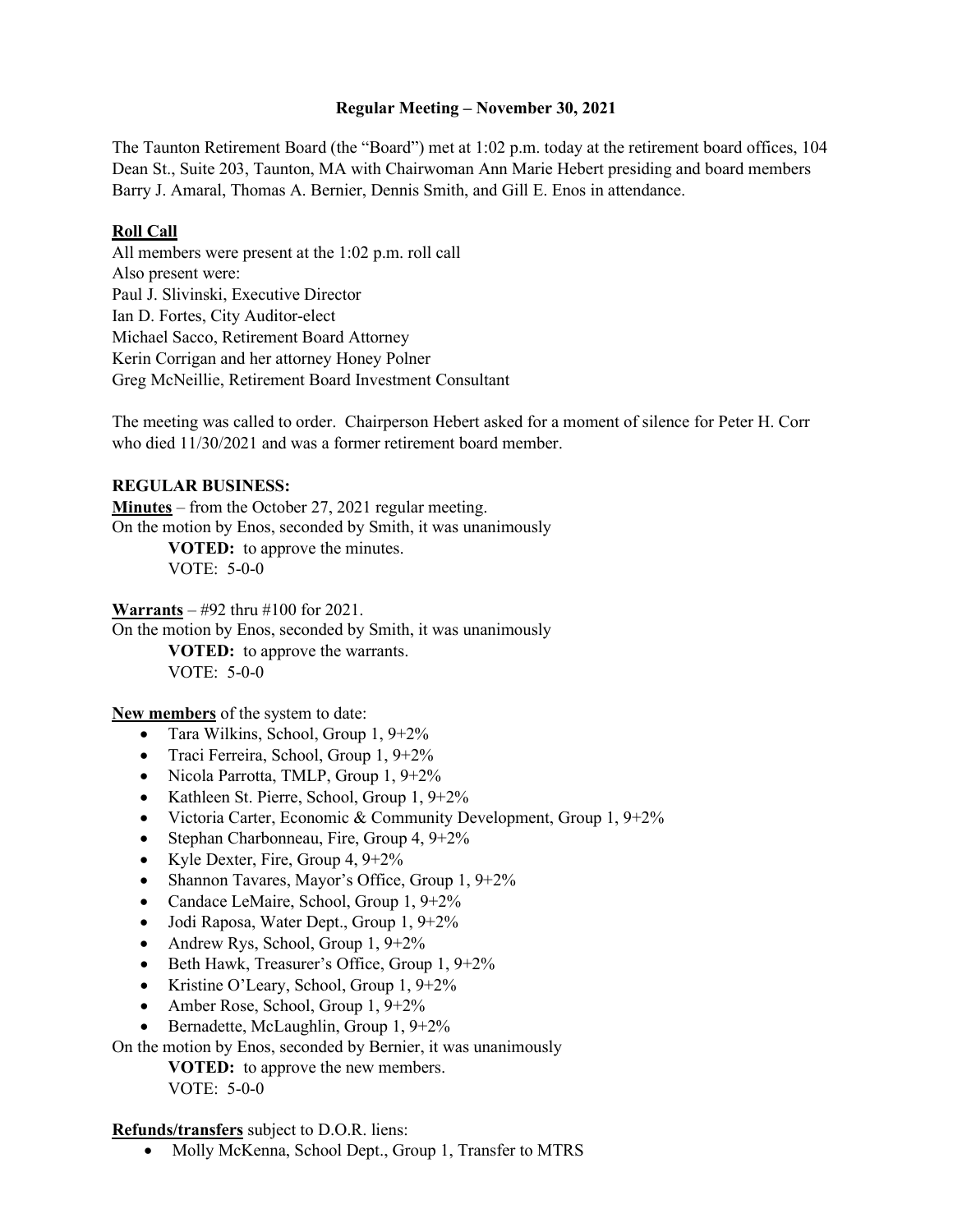• Julie Pelletier, School Dept., Group 1, Transfer to MTRS

On the motion by Enos, seconded by Smith, it was unanimously

**VOTED:** to approve the refunds & transfers. VOTE: 5-0-0

## **Retirement/survivorship** applications:

- Shawn Smith (Police Dept.) Superannuation, Group 4, 11/13/2021
- Michael Krockta (Fire Dept.) Superannuation, Group 4, 01/18/2022
- Elizabeth Correia, School, Superannuation, Group 1, 1/3/22
- Robert S. McDonald, Police, Superannuation, Group 4, 12/31/21
- Michael McDermott, TMLP, Group 4, Superannuation,  $1/6/22$
- Michael Pappas, Superannuation, Building Dept., Group 1, changed date from 11/19/2021 to 12/11/2021

On the motion by Enos, seconded by Bernier, it was unanimously

**VOTED:** to approve the retirements and survivorships. VOTE: 5-0-0

## **Deaths**

- Virginia Lemaire, DOD 10/29/21, Option C Survivor of Norman. No further benefits are payable.
- Michael Bonenfant, DOD 11/3/21, Superannuation Option C. Option C Survivor benefits payable to surviving spouse Charlene Bonenfant.

• Alfred Morin, DOD 10/28/21, Superannuation Option B. No further benefits payable.

On the motion by Smith, seconded by Enos, it was unanimously **VOTED:** to acknowledge death and place on file.

VOTE: 5-0-0

**Make-up/redeposits** and liability for creditable service:

• Valerie Fagan, School, make-up,  $11/10/2018-10/16/2021$ , pt-prorated  $-1$  yr., 11 mos. On the motion by Smith, seconded by Enos, it was unanimously

**VOTED:** to approve creditable service upon completion of makeup payments. VOTE: 5-0-0

**PERAC** Memo's and correspondence:

- PERAC Memo #30/2021 Investment Fraud Alert
- PERAC Memo #31/2021 2021 Pension Fraud Prevention Campaign

On the motion by Enos, seconded by Smith, it was unanimously

**VOTED:** to receive and place on file.

VOTE: 5-0-0

• PERAC required Fiscal Year 2023 appropriation \$19,563,845.00

On the motion by Enos, seconded by Smith, it was unanimously

**VOTED:** to certify the FY23 appropriation of \$19,563,845.00 and notify the City and member units.

VOTE: 5-0-0

### **Investments** & accounting:

• Accounting reports for  $m/e$  09/30/2021 – Trial Balance, Cash Receipts & Disbursements, and Journal Entries. Bristol County Savings Bank Checking account statement and reconciliation as of m/e 09/30/2021. After full review of all reports, the Board voted as follows:

On the motion by Smith, seconded by Amaral, it was unanimously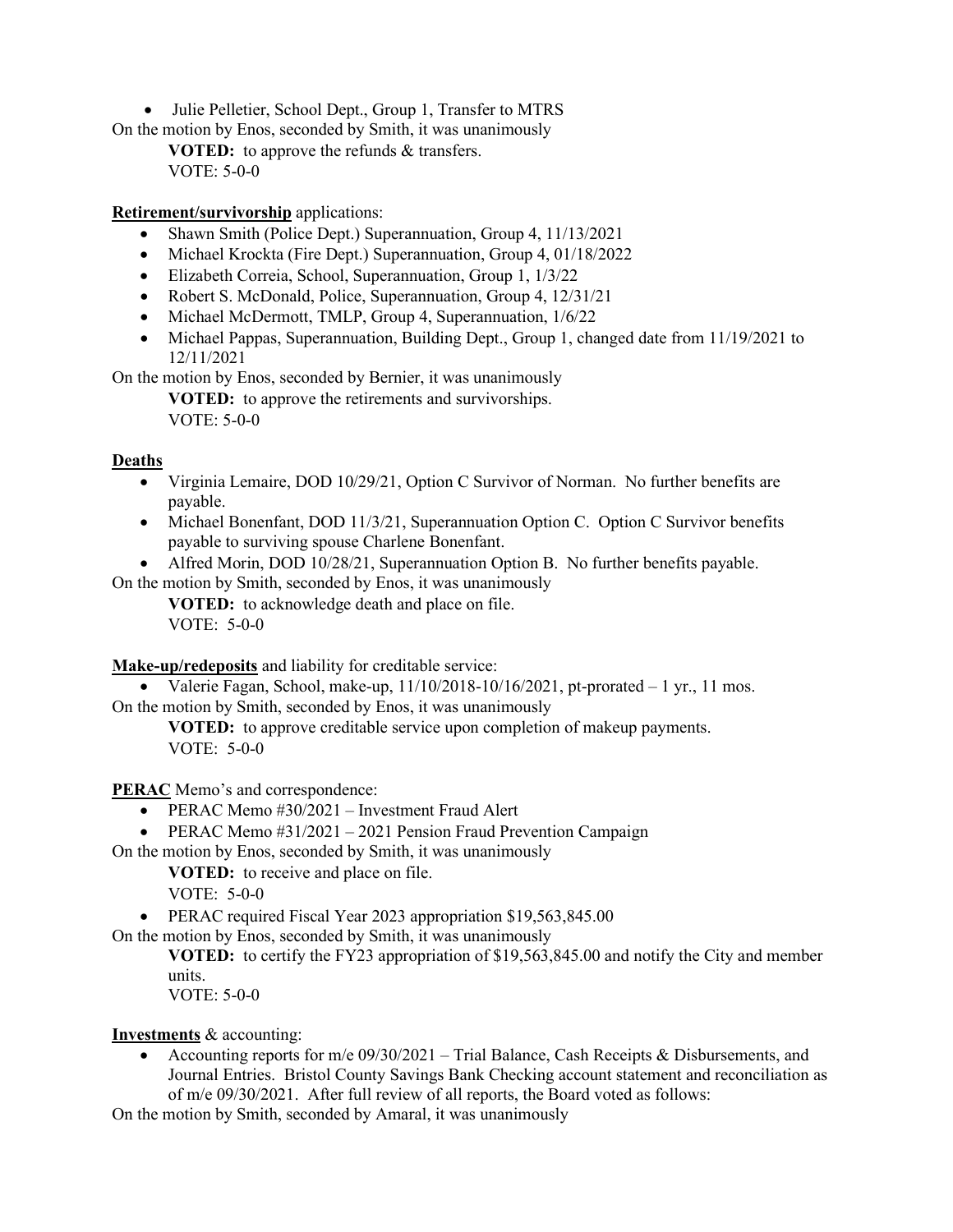**VOTED:** to approve accounting reports for m/e  $09/30/2021$  – Trial Balance, Cash Receipts & Disbursements, and Journal Entries; the Bristol County Savings Bank Checking account statement and reconciliation as of 09/30/2021. VOTE: 5-0-0

• Investment Purchases (\$19,945,835.72) and Sales \$19,943,889.97 for m/e 09/30/2021. On the motion by Smith, seconded by Bernier, it was unanimously

**VOTED**: to approve the purchases & sales as of 09/30/2021. VOTE: 5-0-0

### **Funding & Budget requests**:

• Review budget expenditures and account balances thru m/e 10/31/2021.

On the motion by Smith, seconded by Bernier, it was unanimously

**VOTED:** to approve expenditures & balances and place on file. VOTE: 5-0-0

**Travel, Education** & Conferences: There was none.

**Legal** matters:

• Legal expenses of \$818.00 for m/e 10/31/2021 for Atty. Michael Sacco. On the motion by Bernier, seconded by Enos, it was unanimously

**VOTED:** to approve the legal expenses for m/e 10/31/2021. VOTE: 5-0-0

# **Executive Director's report**

Ex. Director provided information on the following:

- Retirement of City Auditor/chairperson Ann Marie Hebert was reviewed and the board and staff wished her well in her much deserved retirement. New City Auditor Ian D. Fortes was introduced and welcomed to the board.
- The Board reviewed the need to appoint a Chair and Vice-Chair. After review, the board voted as follows:

On the motion by Bernier, seconded by Enos, it was unanimously

**VOTED:** to appoint member Dennis M. Smith as Chairman.

VOTE: 4-0-1

(*Member Smith accepted the appointment*)

On the motion by Enos, seconded by Amaral, it was unanimously

**VOTED:** to appoint member Thomas A. Bernier as Vice-Chairman. VOTE: 4-0-1

(*Member Bernier accepted the appointment*)

- Due to change in the board, a new specimen signature listing was signed by all parties for signing warrants & vouchers. Said list will be submitted to the city treasurer/collector.
- The Board reviewed notice from Amity insurance projected increase for fiduciary liability insurance & fidelity bond. This was primarily due to recent claim filed by a retirement system and also to an increase in corporate actions, securities litigation, and class-action lawsuits.
- The board reviewed a letter from Ex. Director one-year review of Asst. Director Karen Medeiros who was appointed to the position on 09/14/2020 and one-year review of Admin. Asst. Jessica Gonsalves who was appointed to the position on 11/02/2020. Ex. Director noted that each employee was learning their respective jobs and becoming more proficient by the day. The board instructed the Ex. Director to send a letter of commendation to be placed in their personnel files.
- The Board reviewed information from the Ex. Director on School dept. employee Maria Amaral. Ms. Amaral was placed on workers comp back in July of 2019 and deductions were not withheld from supplemental pay. Then Ms. Amaral came back to work on a regular basis (unknown to the retirement board or treasurer/payroll) and deductions were still not withheld. After a periodic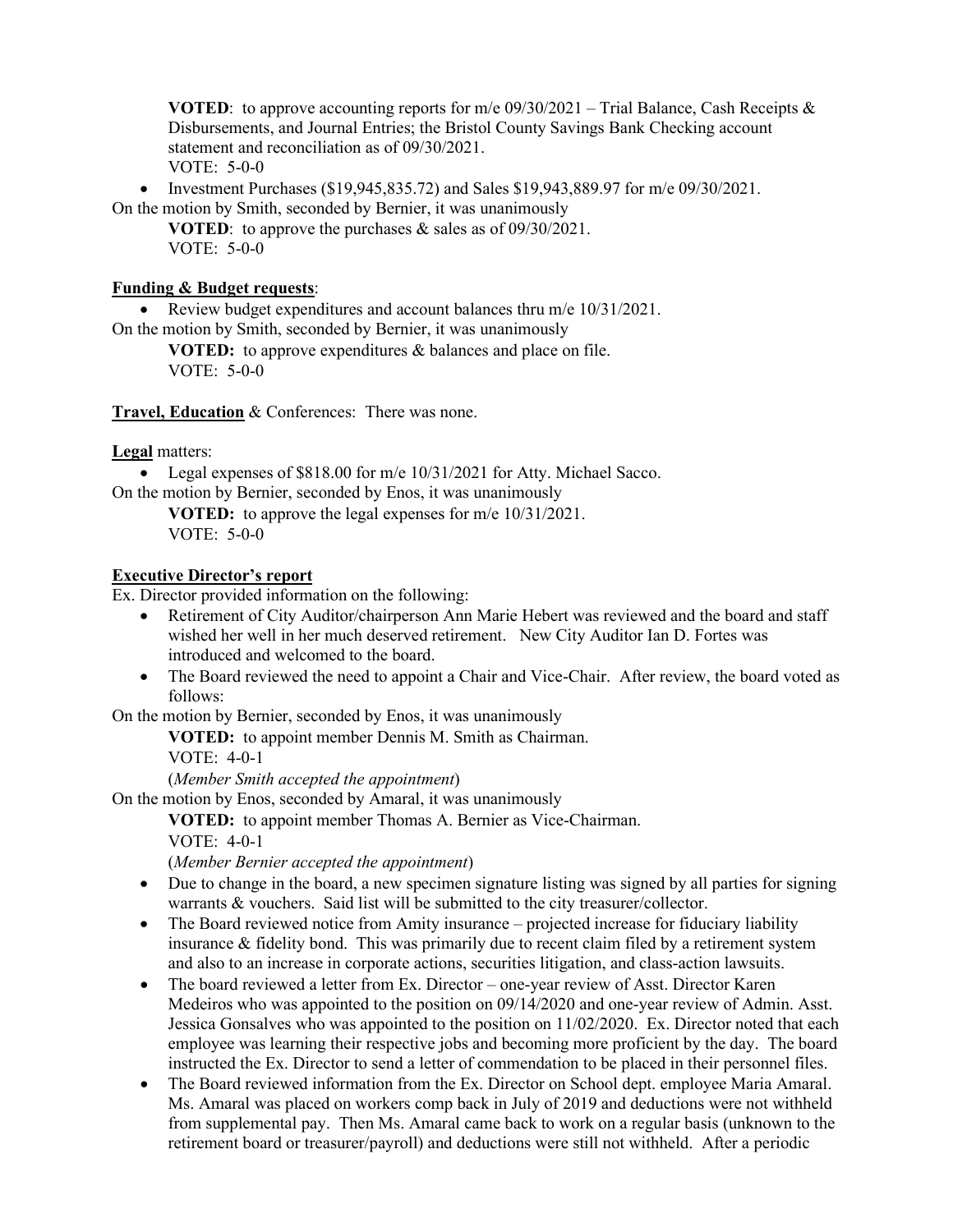audit of city payrolls by retirement board staff, this was discovered and Ms. Amaral would owe a makeup payment to the system.

On the motion by Amaral, seconded by Enos, it was unanimously

**VOTED:** to send Ms. Amaral a letter informing her of the issue and to begin withholding M/U deductions. Also to send a request to each personnel dept. to obtain a written policy on the administration of workers compensation benefits and how all pertinent dept.'s are usually notified. (*Member Amaral – no relation - requested that the reports be obtained by the February 2022 board meeting for further review*) VOTE: 5-0-0

• The board re-affirmed the next two board meetings as: regular meeting on  $12/22/2021$  @ 1:00 pm; special meeting on 12/29/2021 @ 8:30 am.

## **EXECUTIVE SESSION**:

At 1:40 p.m., Chairperson Hebert entertained a motion to go into Executive Session pursuant to M.G.L. c. 30A, s. 21(a)(3) for the purpose of reviewing the medical panel reports on Kerin Corrigan and Lawrence Gantz Jr. The Board noted that it would reconvene in open session following the executive session.

VOTE: 5-0-0

A roll call vote was taken and recorded as follows: Member Amaral "YES"; Member Bernier "YES"; Member Enos "YES"; Member Hebert "YES"; Member Smith "YES".

(*The minutes of the executive session are kept in a separate minute book*)

### **Open Session 2:05 p.m.**

On the motion by Enos, seconded by Smith, it was unanimously

**VOTED:** to record the votes that were taken during the executive session in open session. VOTE: 5-0-0

On the motion by Smith, seconded by Bernier, it was unanimously

**VOTED:** to approve accidental disability retirement for Kerin Corrigan subject to final review by PERAC.

VOTE: 5-0-0

On the motion by Enos, seconded by Smith, it was unanimously

**VOTED:** to approve involuntary accidental disability retirement for Lawrence Gantz Jr. subject to final review by PERAC.

VOTE: 5-0-0

### **Supplementary Regulation update**

The Board and Atty. Michael Sacco discussed a proposed supplementary regulation on the definition of full-time service. Also reviewed was School dept. seasonal employees who work from September thru June (normal school year) and if credit should be given for summer months (July & August). Atty. Sacco recommended that this matter be tidied-up to better define how the retirement system will grant creditable service. The board instructed Atty. Sacco to work on a draft supplementary regulation to define full-time as any member working 32.5 hours per week or higher (up to 40). Also the Board asked Atty. Sacco to draft language to define School seasonal employees to read as follows: that 12 months creditable service will be granted for members completing a full school-year (Sept. to June). However if a member resigns before completion of school-year, then service will end on date of resignation based on a 12-month year. If a member resigns at end of school-year in June, the member will still receive the normal 12 months of creditable service UNLESS same member RETIRES at the end of school year in June. In such case, the creditable service for a member retiring at the end of June will end as of the retirement date.